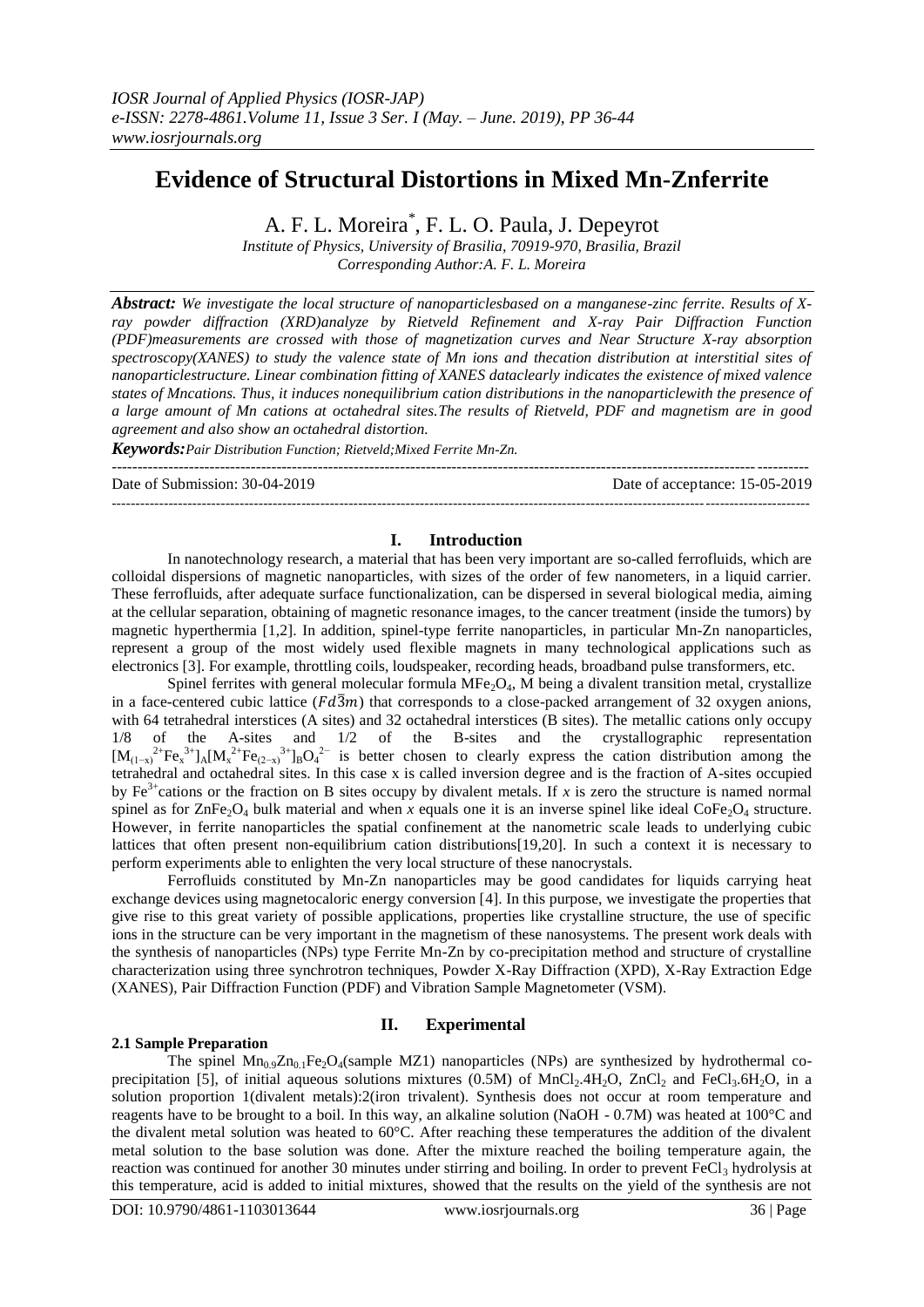altered by the type of acid used  $(H_2SO_4, HNO_3, HCl$  or  $HClO_4$ ) in order to prevent hydrolysis in the initial mixture, however acid concentration acts also on size and polydispersity. Reagent addition procedure acts on the particle size, especially the way and the rapidly of reagent mixing. The synthesis report in order to get the great grains are obtained by pouring theMn(II)Zn(II)-Fe(III) mixture as slowly as possible into base solution under slow stirring. The nature of the base acts significantly on the size of the ferrites. Thus, the type and the molar concentration [5] were chosen favoring a higher crystalline growth of the nanoparticles. To perform the addition of the reagents, a burette with a flow rate of 3 mL/s was used ensuring a slow addition. In addition, to minimize the oxidation of Mn<sup>+2</sup> the solutions were exposed to the N<sub>2</sub> gas flow before and throughout the reaction. As a summary, co-precipitation step performed at 100°C is then largely influenced by several parameters. Therefore, particle size and polydispersity depend on the operating mode, on the nature of precipitating base and on the initial mixture acidity. Control of these parameters allows reproducible results to be obtained nanoparticles with relatively larger sizes. After the reaction time, the precipitate is washed in water and treated with  $HNO<sub>3</sub>$  solution 2M to reduce the co- and opposite ion concentrations and to clean the particle surfaces. After, the precipitate is washed in water and drying. The nanoparticles powders analyzed in this work are obtained after evaporation of the aqueous liquid.

# **2.2 Measurements**

<span id="page-1-0"></span>At last step of the synthesis, the [Fe], [Mn] and [Zn] content in the nanoparticles is investigated at University of Brasilia – Brazil with a Shimadzu EDX 720HS - Spectroscopy Dispersive X-ray (EDX). The physical chemical properties of the nanoparticles have been determined by combining Synchrotron X-Ray Diffraction (XRD), Pair Diffraction Function (PDF) and X-ray Absorption Near Edge Structure (XANES) measurements. In addition, the magnetic properties were studied with measurements in a Vibrating Sample Magnetometer (VSM). The sample has a Wyckoff Positions of  $Fd\overline{3}m(No.227:2)$ . Then, in this work, we have obtained a precipitate containing NPs with mean size around24 nm.For XRD,PDFand XANES, the data processing, optics and the main characteristics of the XDS beamline (W09A-XDS) of the LNLS set up could be found in a refer [6]. The PDF data were collected in transmission mode at room temperature, with a point scintillator detector (FMB-Oxford LaBr). The focusing element was a toroidal mirror and the incident beam was a "bow tie" format. In this configuration, unwanted background arising from external sources and Compton scattering is minimized. The employed wavelength was  $0.6199 \text{ Å}$  (~20 keV). The samples were measured in the 3 ranges between 1 and 60; 60 and 120; 120 and 160 with different steps 0.004, 0.006 and 0.008 in 2θ, respectively, with  $Q_{max} = 20.0\text{\AA}^{-1}$ . Thediffracted lines are related to the characteristic interplanarspacings of the structure and compared with bulk standard dataof the International Centre for Diffraction Data (ICDD) forMnFe2O<sup>4</sup> (ICDD no. 01-073-1964), ZnFe2O<sup>4</sup> (ICDD no. 98-007-2033),Zn(1−x)MnxFe2O<sup>4</sup> (ICDD no. 98-002- 8512 to -8516).The data were normalized for incoming beam intensity, employing a monitor detector to count a fixed number of photons for each angle. The XRD data was collected in the same conditions. We measured the sample MZ1 and the alumina standard  $(Al_2O_3; NIST 676)$  inside 0.15 mm polyimide capillary tubes (KAPTON**®** ) at the XDS beamline[7]. The samples were mounted inside the capillary tube on a stainless-steel base fixed with beeswax. They rotate on their own axis, in the direction perpendicular to the beam and the scintillator. The background was determined by measuring an empty capillary under identical experimental conditions.XANES spectra are collected in transmission mode, at room temperature, around the Mn K-edge. Each spectrum corresponds to an average over three independent scans.Magnetization measurements are performed at UnB at using the model of Vibrating Sample Magnetometer (VSM - PPMS- Physical Property Measurement System, Quantum Design mod. 6000). Magnetization curve as a function of temperature in the presence of a field of 50 kOe*.*

# **2.2.1 PDF Data processing and analysis**

The X-ray diffraction measurements was performed at room temperature over the range in *r* space between 1.4 and 30 Å.The intensity data were corrected and normalized using the program PDFgetX2 [8] to obtain the total scattering structure function, F(Q), and its sine Fourier transform, i.e. the atomic PDF, G(r). This Python-based software uses a data correction method, where the slowly changing structure-independent signal is filtered out to obtain X-ray intensities that contain structure information. Corrections performed by PDFgetX2 include, for example, for incoherent Compton scattering, background scattering from the sample container/air, sample self-absorption, polarization of the X-ray beam, etc. In the Fourier transform of  $F(Q)$  to obtain  $G(r)$ , the data were truncated at a finite maximum value of the  $(Q = Q_{max})$  momentum transfer.  $Q_{max}$  was optimized so as to avoid large termination effects and to reasonably minimize the introduced noise level as the signal to noise ratio decreased with the increased Q value. Here,  $Q_{max} = 20.0 \text{ Å}^{-1}$  was found to be optimal. To verify possible local structural characteristics, especially due to the peculiar cubic shape, PDF analysis was applied. First, PDF data from the alumina standard (Al<sub>2</sub>O<sub>3</sub>; NIST 676) sample were modeled up to 500Å to obtain Q<sub>damp</sub> and Q<sub>broad</sub>, which describe experimental resolution effects. The PDF data modeling resulted in  $Q_{\text{damp}} = 0.058 \text{ Å}^{-1}$  and  $Q_{\text{broad}} =$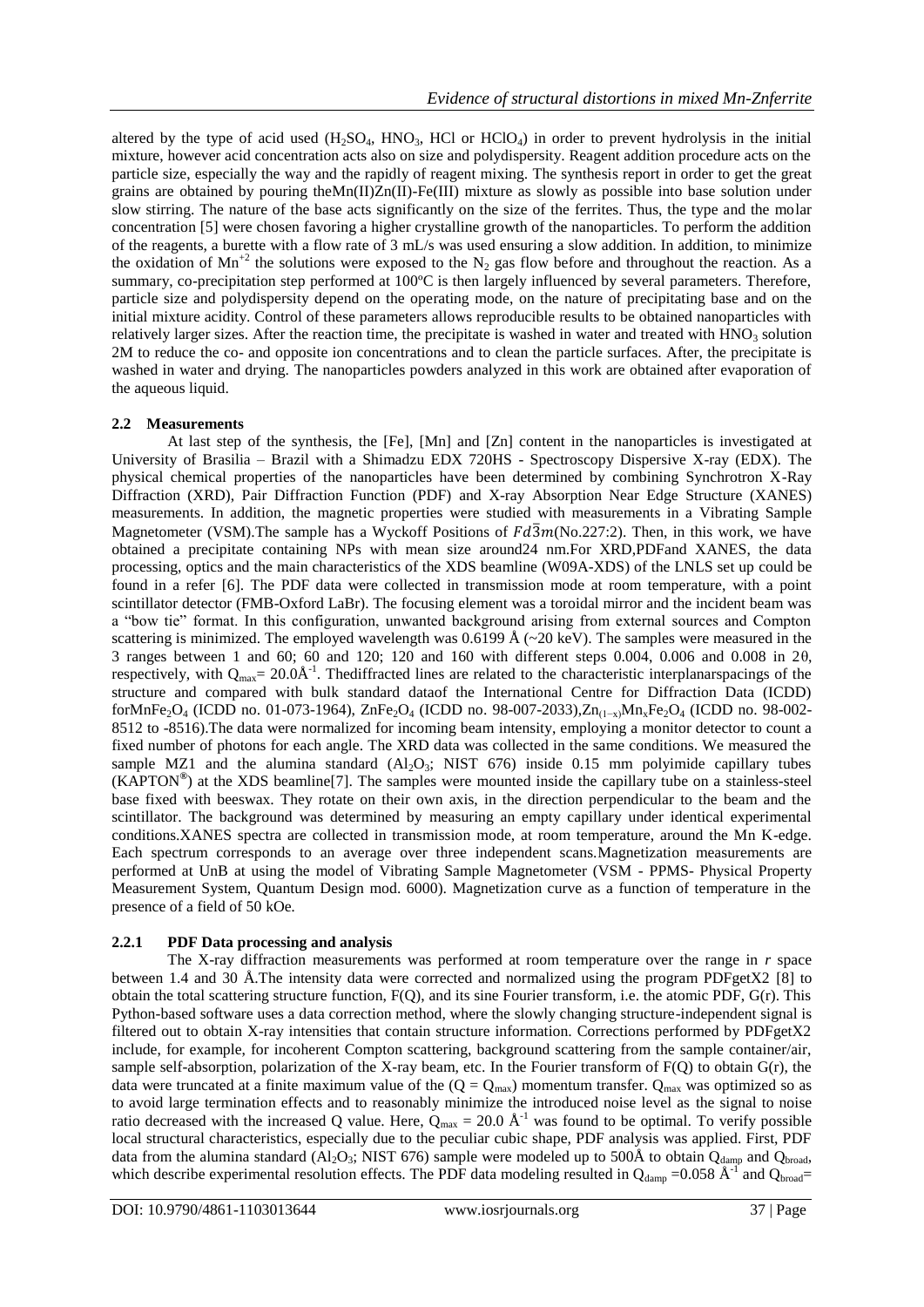0.005  $\AA$ <sup>-1</sup>, which were kept fixed during the subsequent fitting procedures. For the PDF [9] data modeling of the sample, cell parameters, isotropic atomic displacement parameters, atomic positions, and the parameter delta2 (which accounts for correlated atomic motion effects in PDFgui[10] were refined. We fitted all the structural parameters, maintaining the symmetry of the compound. We also adjusted the scale factor, the Gaussian damping factor  $(Q_{\text{damp}})$  and the peak broadening.

## **2.2.2 XRD Data processing and analysis**

Preliminary analyzes were performed using the Williamson-Hall method, to determine the strain size.In order to make the analyses, Rietveld structure refinement of the XRD data is performed using the GSAS software package developed by Larson and Von Dreele[11]. It provides a fitting procedure of experimental results and allows determining here the lattice parameter, the oxygen position, and the cation distribution (*x*) that represent the  $Fe<sup>3+</sup>$  occupation at the tetrahedral site. The structure refinements are made with a peak shape modeled by a pseudo-Voigt function that includes correction for peak asymmetry and background intensity well accounted by a Chebyshev polynomial function. The diffractogram was fitted until the convergence for the data, the best result being selected on the basis of reliability factor of refinement (*Rwp*) and Goodness of Fit (GOF). The results of the refinements carried out on this powder are listed in table 2. For the refinement we begin first with the background factors in which we used Chebyshev function with only 3 terms. In the next step the following parameters were refined: cationic distribution, occupation oxygenic, lattice parameters, size, and strain.

## **2.2.3 XANES Data processing and analysis**

XANES spectra are collected in transmission mode, at room temperature, at the LNLS W09A-XDS beamline [\[6\]](#page-1-0) around the Mn K-edge. The spectrum corresponds to an average over three independent scans. The spectra are calibrated in energy by measurements of transmission spectra of Mn foils. The energies  $E_0$  was defined like the maximum of the first derivation at the absorption edge of these reference sample is6552 eV [12]. Background removal is performed by means of the AUTOBK algorithm.In the absence of the bulk material, the oxides  $(Mn_2O_3, MnO_2, Mn_3O_4)$  were used to adjust the experimental data. Thus, in this form the data directly reflect the average local environment around the absorbing atoms.

## **2.2.4 Magnetic Data processing and analysis**

Magnetization measurementsare performed at UnB (Physics Institute) using the vibrating sample magnetometer (VSM; PPMS, QuantumDesign model 6000).Magnetization curves are obtained as a function of the applied field (up to 9000 kA/m), between 5 K after a zero-field-cooling (ZFC) procedure and at 300 K.The signals of magnetization were normalized by the sample mass and multiple by the density of the nanoparticle. The water signal was subtracted. Thus, with the obtained signals for the magnetic hysteresis and the coercivity field versus temperature was analyzed to take the value of saturation magnetization and the Block temperature, respectively.

#### **III. Results**

Energy Dispersive X-ray (EDX) spectroscopy was used to determine a chemical composition of the sample. The Fig. 1 show the results of EDX plotted at a relative frequency scale. The value obtained for a fraction of divalent metals,  $\chi^{EDX} = 0.34$ , that is a percentage of Zinc and Manganese metals divided by a total quantity of metals, is close to the standard value for an ideal ferrite, that is 0.33.Table 1 shows the percentage values of the metal type obtained from EDX. The second plot of the Fig. 1 present broadening of the Full Width at Half Maximum (FWHM), β, of the X-ray diffracted peaks with the increasing of 2θ scattering angle. We can see the difference between the Bragg peaks (111), (311), (400) and (440). Thus, this is associated to the strain and the quantitative analyses was obtained using the Williamson-Hall method (W-H) [13].Strain-induced broadening arising from crystal imperfections and distortion are related by  $\varepsilon \approx \beta/\tan\theta$ . This method allows a separation of reflection broadening and the strain. The third plot of the Fig. 1 shows the W-H analyses for the MZ1 sample and the Alumina standard sample. The slope of the plotted lines means the strain of the samples. The Alumina sample present a very lower value of the strain, 3.10<sup>-4</sup>[14] and was used to subtract an instrumental error ( $β<sub>instrumental</sub>$ ). The W-H equation is:

$$
\beta \cos \theta = \frac{\lambda}{D_{RX}^{W-H}} + 4S \sin \theta \tag{1}
$$

where *S* is the *Strain*,  $D_{RX}^{W-H}$  is the diameter and  $\beta = \beta_{measured} - \beta_{instrumental}$ . The Table 1 summarize the results to W-H analyses and the value of the strain  $(\varepsilon)$  is a typical to ferrite nanoparticles [\[19\]](#page-6-0).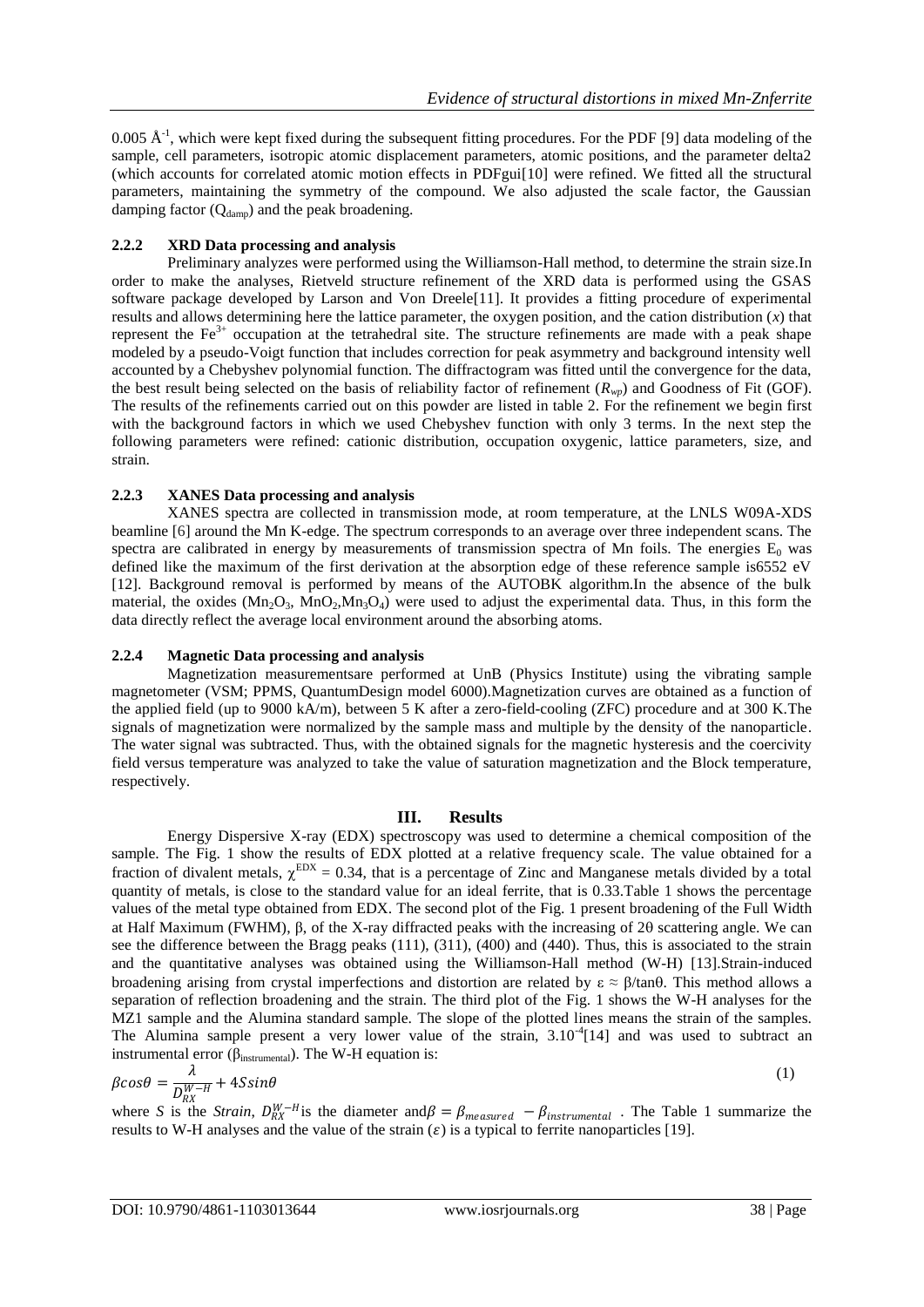

**Figure 1.** Elemental analysis of sample MZ1: performed by EDX; plot normalize intensity of X-ray diffraction by relative position; and the Williamson-Hall methodplot.

|                                                                                                                                                                   | Table1 |  |
|-------------------------------------------------------------------------------------------------------------------------------------------------------------------|--------|--|
| $\chi^{\text{EDX}} = [M]/([M]+[Fe])$ being <i>M</i> = Mn and Zn; in the analysis of Williamson-Hall $D_{RX}^{W-H}$ is the diameterand $\varepsilon$ is<br>Strain: |        |  |

| %Mn   | -<br>$v_{\alpha}$<br>۰ பட | $\mathbf{r}$<br>$\mathcal{O}_{\mathcal{L}}$<br>r e<br>v | $\mathbf{L}$<br>ΨLDΑ | n<br>VV - 17<br>nm)<br>, | $\sim$<br>ິ |
|-------|---------------------------|---------------------------------------------------------|----------------------|--------------------------|-------------|
| 29.10 | $\Omega$<br>ے ں.ر         | $\overline{\phantom{a}}$<br>1.JU                        | 34<br>∪.∟−           | Q<br><i>-</i> --         | .           |

Fig. 2 show the X-ray diffraction pattern after the Rietveld refinement of MZ1 data. The Miller's indices were shown for thirty-one peaks. The blue circle symbols are the experimental data, the red solid line represent the fit and the green solid line are the difference between the experimental and fit line. The last show a good quality of fit and could be represented by the values of GOF  $(\chi^2)$  and *Rwp*. Table 2 summarize the results of the Rietveld Refinement analyses for our sample. The values obtained for the cell parameter, oxygen position and for the quality of fit: GOF and reliability factor are showing and are below theacceptable limits seen in the literature [15]. The Rietveld refinement results show that the nanoparticle structure is spinel as was predict.



**Figure 2:** X ray diffractogram of the MZ1 sample showing the experimental points (o), the adjust done by the GSAS program (solid line) and right above the difference between the experimental points and the adjust done by the refinement.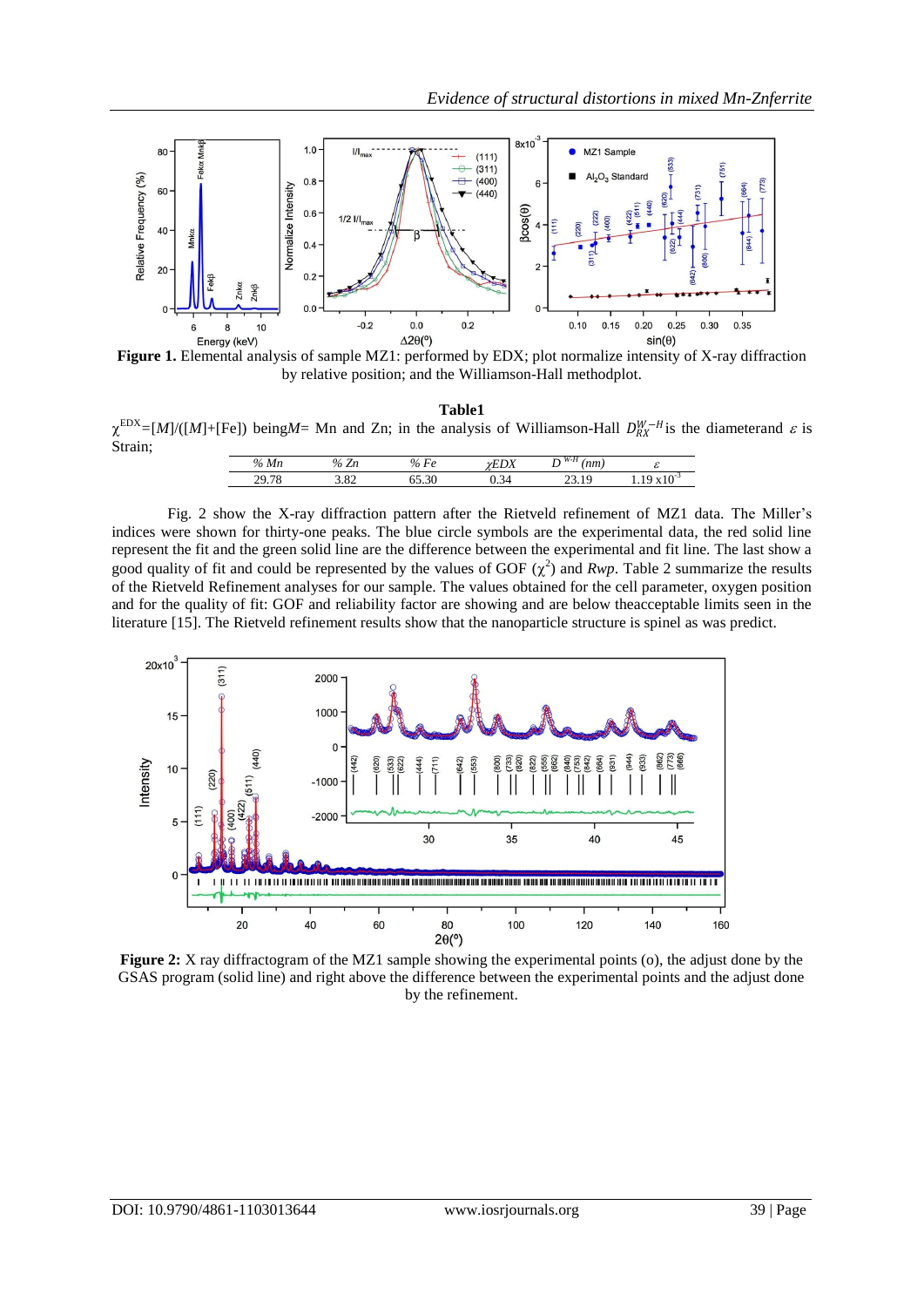

**Figure 3.**Pair Diffraction Function (PDF) Refinement of the MZ1 sample data with the $Fd\overline{3}m(SG. 227$ : 2) group space(red solid line)at 300 K. The blue symbols are the experimental data. The green solid line represents the difference between the experimental and the refinement. The insert show three first layers of coordination. The peak position is marked by a vertical dotted line.

The Fig. 3 show the radial distribution function,  $G(r)$ , obtained from the diffraction data by Fourier transforming the normalized total structure factor  $S(O)$  with  $O=4\pi(\sin\theta)/\lambda$ .  $S(O)$  is the measured intensity corrected for background, Compton and multiple scattering, absorption, geometric an others factor. The inset in Figure 3 shows the enlargement of the region until 6 Å where 4 points are highlighted. In order the position *@1*around 1.90Å is physically understood like the distance between the oxygen atoms and the centered metal ions of the A site (*M(A)-O*). The position *@2*around 2.10 Å represent the distance between the oxygen atoms and the centered metal ions of the B site (*M(B)-O*), @3 (*M(B)-M(B)*) and @4 (*M(A)-M(B)*) one arises from the scattering by the second coordination shell and the distances around 3.0 Å and 3.5 Å represent the near-neighbor metal-metal ions in the octahedral site and A-B sites, respectively, and the Table 2 summarize these values. The values of the structural parameters obtained for PDF analysis, lattice parameters (*a*) and oxygen coordinates (*u*), are in reasonably good agreement with those determinates from the Rietveld, see Table 2.

| Rietveld and PDF refined results |         |          |          |          |                 |                 |        |      |          |
|----------------------------------|---------|----------|----------|----------|-----------------|-----------------|--------|------|----------|
|                                  | а       | и        | $M(A)-O$ | $M(B)-O$ | $M(B)$ - $M(B)$ | $M(A)$ - $M(B)$ |        |      | $K_{WD}$ |
|                                  | A       |          | A        | Ά        | (A              | Ά               |        |      |          |
| Rietveld                         | 8.43(8) | 0.255(2) | .90(6)   | 2.06(5)  | 2.98(3)         | 3.48(1)         | 0.78(1 | 2.81 | 0.094    |
| <b>PDF</b>                       | 8.43(4) | 0.255(1) | 1.91(1)  | 2.10(1)  | 2.99(0)         | 3.50(1)         | 0.79(1 | 2.08 | 0.179    |
|                                  |         |          |          |          |                 |                 |        |      |          |

**Table2**

Fig. 4 show the Mn K – edge XANES spectra collected at room temperature and in the same conditions for the oxides. The energy edge deduced from the spectra shows, as expected, that the average valence of Mn ions in the synthesized nanoparticles samples is vary between +2 and +4 but the mean value is +3.

To determine the valence state of the MZ1nanoparticles was analyzed the XANES of the oxides  $Mn_3O_4$ ,  $Mn_2O_3$ ,  $MnO_2$ by applying the Linear Combination Fitting (LCF) method to the spectra of MZ1 nanoparticles sample. In such calculations, the XANES spectrum of the nanoparticles is analyzed considering a linear combination of XANES spectra obtained from oxides samples. The quality of the fit corresponds to low *R* factors (< 1 %) and the result point out tothe proportions, 26% of MnO<sub>2</sub> and 18% of Mn<sub>2</sub>O<sub>3</sub> and 57% of Mn<sub>3</sub>O<sub>4</sub>. The oxidation of Mn in these oxides is known like  $+4$ ,  $+3$  and a mix of  $+2$  and  $+3$  respectively. The oxidation of the oxide  $Mn_3O_4$  has the proportion known like 33% of +2 and 67%[16]of +3 leading a 56% of  $Mn^{3+}$ . Such result means that there is more  $Mn^{3+}$  than others valences states in the MZ1 sample resulting in an average Mn oxidation equal +3.1.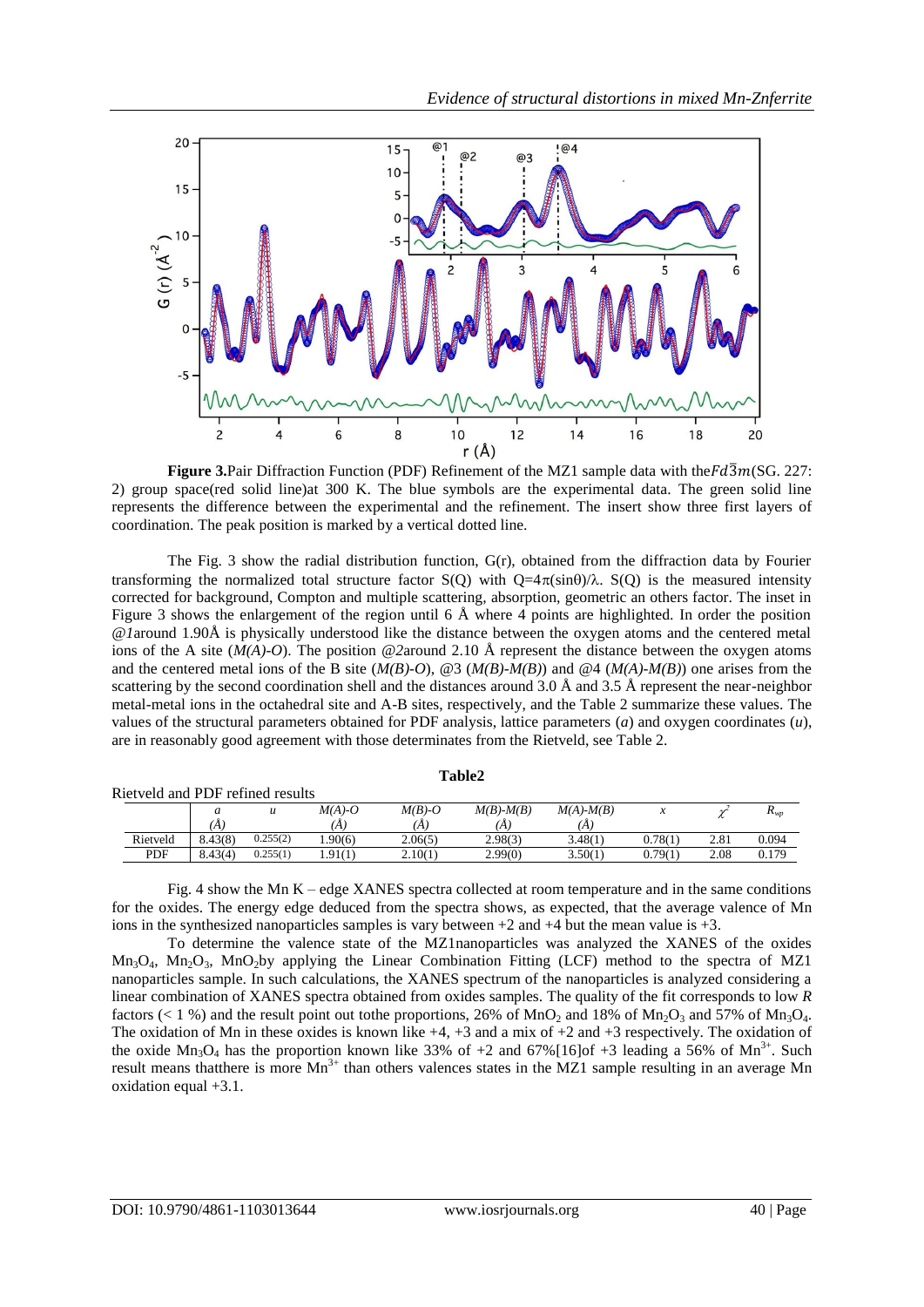

**Figure 4.** Experimental XANES spectra of the MZ1 sample (open circles) fitted (red full line) using a LCF of experimental XANES spectra of  $MnO<sub>2</sub>, Mn<sub>2</sub>O<sub>3</sub>$  and  $Mn<sub>3</sub>O<sub>4</sub>$  oxides. Residual is also shown as the lowest trace (pink full line).

**Table3**

Analyze using Bloch's law (*†*); and by analysis using Kneller's law (*§*).

| M0<br>(kA/m) | ,,                              | $\sim$<br>u | $\mathbf{r}$<br>-2<br>⋀<br>$I_B$ | $M_{S}$<br>(kA/m) | $\mathbf{r}$<br>(J/m)<br>17 |
|--------------|---------------------------------|-------------|----------------------------------|-------------------|-----------------------------|
|              | $-77.10$ <sup>-3</sup><br>'6x10 |             |                                  | .                 | 1.0XIV                      |

The Fig.5 shows a typical magnetization result obtained for MZ1sample. The value of saturation magnetization *Ms*was measured at 5K and 300Kat maximum field (9000kA/m). To determine the value of experimental saturation magnetization (see Table 3) we set using Bloch's law  $T^{3/2}$ [17]and find *Ms* value around 411 kA/m and a value of coefficient oxtypical of 1.5 for bulk systems. This coefficient is size dependent and independent of the structure. To adjust the fitted curve, we set free this coefficient and find the same value. Set the temperature scale like log natural the linear behavior was observed for MZ1 sample of Bloch's Law  $(M<sub>S</sub> = M<sub>0</sub>[1 - BT<sup>\alpha</sup>])$ , where  $M<sub>0</sub>$ is the magnetization at 0K, B is the Bloch constant, cuis an adjustable parameter. This show a good agreement with the Bloch theory analyses.Using Kneller's Law [18],

$$
H_c = 0.48 \frac{2K}{\mu_{0M_s}} \left[ 1 - \left( \frac{T}{\langle T_B \rangle} \right)^{\frac{1}{2}} \right]
$$
 (2)

where  $\mu_0 = 4\pi 10^{-7} \text{Im}/\text{A}, \langle T_B \rangle$  is the block temperature, *K* is the anisotropy constant, we analyze the behavior of the curve coercivity field *Hc vs* temperature *T* and determine the Block temperature of this system with the value equal 302 K. The middle figure of Fig. 4 shows the decreasing behavior of remanence magnetization *Mr* as a function of temperature, with a higher decay up to the temperature 50K.Table 3 summarize the results of the analyze using Bloch's law and Kneller's law.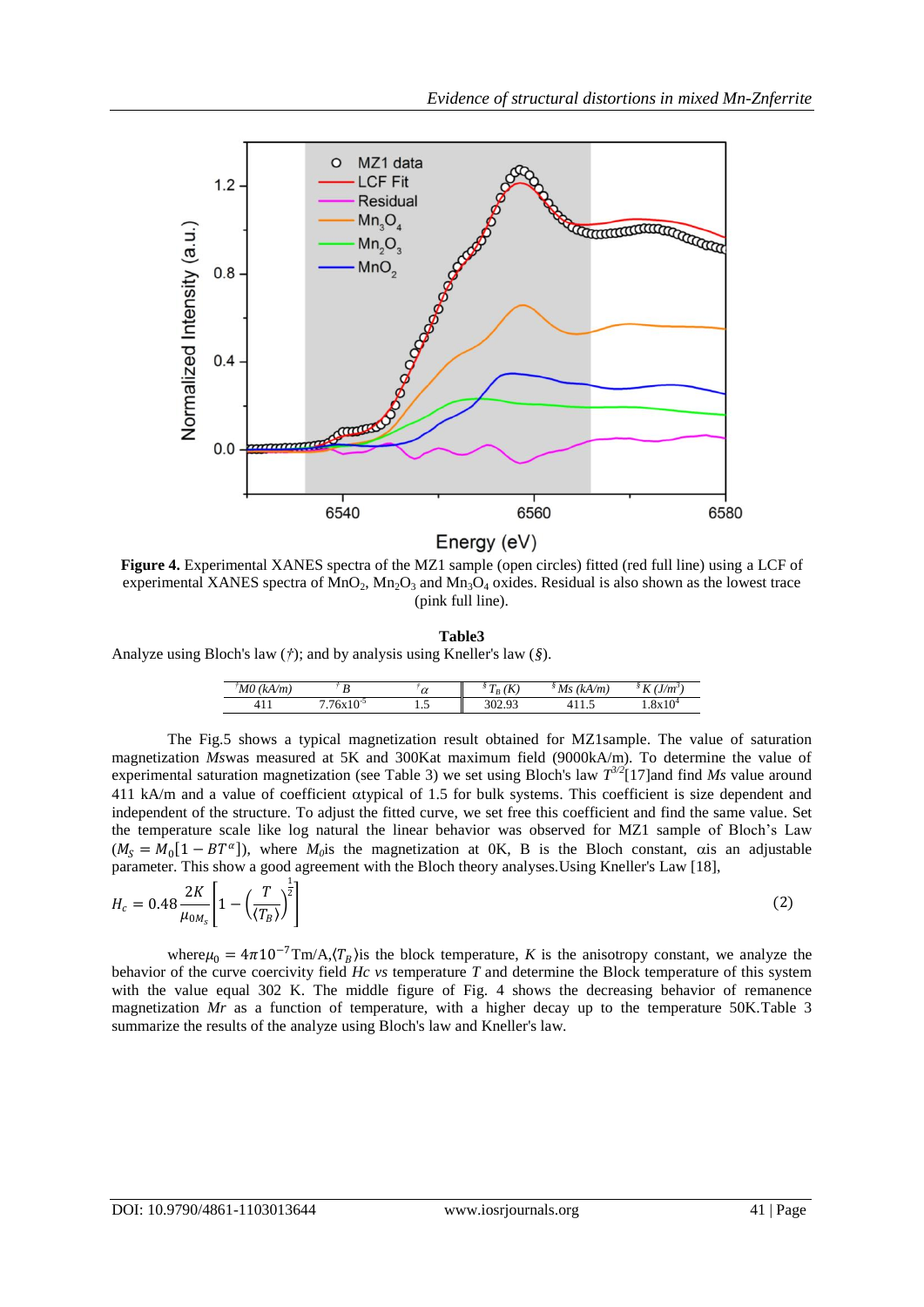

**Figure 5.** Hysteresis loops of MZ1 at 5K and 300K; Adjust using Kneller's law (Hc vs T) and Bloch's Law.

#### <span id="page-6-0"></span>**IV. Discussion**

In the MZ1 sample using Williamson-Hall analyzes, we see an increase in the βcosθ error of the peak (440) explained by the difficulty in determining the position and the width of the peak, since many of these peaks overlap. The same observation could be observing at the Bragg peak (222), which is very close to that of (311). Thus, we need to choose the peaks carefully to avoid overlapping peaks. This problem occurs in nanomaterials because the peaks are very large when compared to the bulk material. For example, the alumina sample shows no increase in error. The tensile effect is evident in the middle of Fig. 1 with increasing peaks which show a distortion of the network parameter in the nanoparticles.The XRD pattern shows good sample crystallinity as evidenced by the Rietveld Refinement up to the index peak (666) and a cubic packaging  $Fd\overline{3}m$ . Table 2 presents the fraction of  $Fe^{+3}$ ions at sites A with  $x \sim 0.78$  and should be analyzed from the crystallographic formula of spinel-type ferrite. The cationic distribution determined by the techniques of this work shows good accuracy in the distribution between the sites, with  $\sim$  7% of the zinc ions,  $\sim$  15% of the manganese ions and ~ 78% of the iron ions being in the tetrahedral site. Thus, the cationic distribution for the refinement of the PDF is  $[Mn_{0.14}Zn_{0.07}Fe_{0.79}]$ <sup>A</sup> $[Mn_{0.76}Zn_{0.04}Fe_{1.22}]$ <sup>B</sup>O<sub>4.47</sub> and for the refinement of Rietveld  $[Mn_{0.15}Zn_{0.07}Fe_{0.78}]$ <sup>A</sup> $[Mn_{0.75}Zn_{0.04}Fe_{1.23}]$ <sup>B</sup> O<sub>4.47</sub>. In previous studies [19, [20\]](#page-6-1) we have seen that in zinc ferrites we had 64% occupancy at site A and in manganese ferrites we had 33% of Mn at site A. In the case of manganese ions, their occupation may be strongly associated with the valence state of the ions and the finite particle size [20]. The choice on  $\delta$ , the oxidation parameter, was for to describe only one non-stoichiometric MnZnFe<sub>2</sub>O<sub>4+ $\delta$ </sub> structural phase to take into account chemical titrations and electroneutrality[21]. The extra electronegative charge that appears per unit of formula exactly compensates for the positive charges coming from the oxidation of Mn ions, leading to  $\delta = 0.47$ . This approach also corresponds to the following chemical formula,  $Mn_0sZn_0.0Fe_1sQ_4$ , and produces vacancies with Fe and divalent cations in the proportion of 1: 2, distributed randomly at both interstitial sites by the adaptation procedure.

<span id="page-6-1"></span>We see a good agreement with the diameter determined with the Williamson Hall method (23.19 nm) and with these refined by Rietveld (24.4 nm) and PDF (25.0 nm). The values of the position of the oxygen ion in both spinel phases are not exactly those corresponding to a perfect compact cubic packaging since they differ from the expected value 0.25 in the spatial group (No. 227: 2). The value found by the theoretical calculation performed in the rigid sphere model does not take into account the filling of the interstitial sites by metallic cations that can induce a slight distortion in the positions of the oxygen ions. In this work the position of the oxygen values, u= 0.255, refined by Rietveld and PDF method are in good agreement with the expected like have seen in the literature [\[19\]](#page-6-0) for ferrite nanoparticles. For the refinements made, the amplitude average square of the atomic vibration in the equilibrium position  $(U_{iso})$  was determined in both techniques and present a good agreement for the value found,  $0.009 / 0.007 \text{ Å}^2$  for metal ions at sites A,  $0.010 / 0.012 \text{ Å}^2$  for metal ions at sites B and  $0.039 / 0.029 \text{ Å}^2$  for oxygen ions respectively for Rietveld / PDF.

The results of the PDF show that there is a marked difference between the adjusted and experimental position *@2*, 2.10 Å and 2.20 Å, respectively. This discrepancy did not see for the other distances. Thus, this could indicate that a distortion in the octahedral sites made the distance in that direction longer than expected and the refinement cannot adjust this type of deformation that occurs in a direction of the octahedron site.In the LCF of the XANES spectra we observed that the oxidation state of the manganese ion is  $\sim +3$ . The XANES spectrum has a shoulder around 6552 eV, which is a characteristic related to a distortion of the  $MnO<sub>6</sub>$ octahedron. Other studies [22, 23], on manganese-based ferrite nanoparticles obtained by coprecipitation synthesis, present this shoulder related to the Jahn-Teller effect. Our sample has a majority proportion of  $Mn<sup>3+</sup>$ (55%) and the XRD Rietveld Refinement and PDF analyzes show that B sites are predominantly occupied by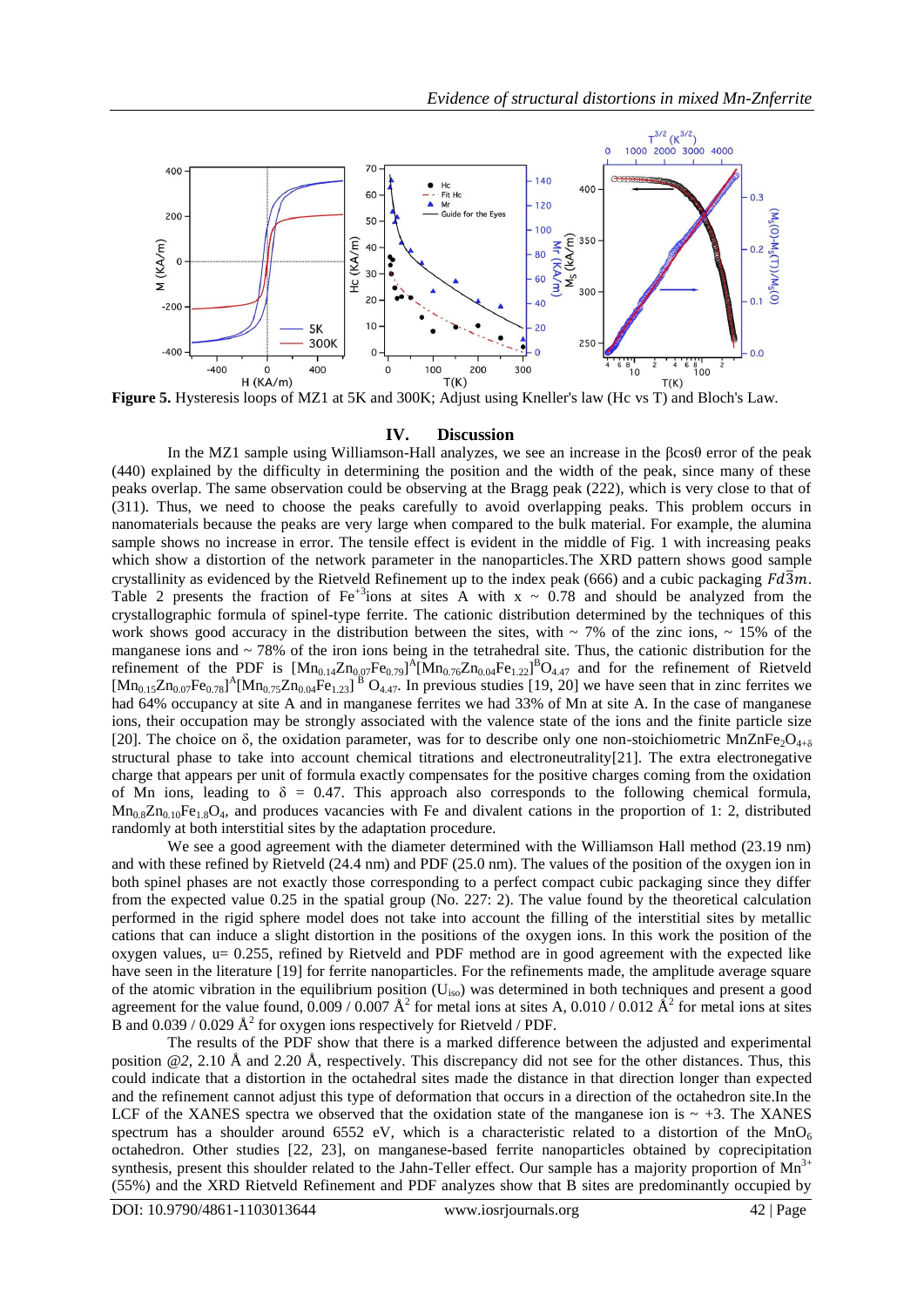Mn ions. These shoulderassociated results seen in the XANES LCF around 6552 eV are good evidence that there is a Jahn-Teller effect in our sample.In the spinel-type ferrites, the metal cations located at sites A and B occupy the nodes of two spins subnets and the interaction of superexchange between them favors the antiparallel alignment of the spins. However, as described earlier there is a difference between the number of sites A and B and the way they are occupied, so this general behavior is described as ferrimagnetic. Then, if the distribution of metal cations within the A and B sites and the magnetic moment of each ion are known, the ferrite saturation magnetization at  $T = 0$  K writes:

$$
M_S = (Nd/M_M) \left[ \sum_B n_{B,B} - \sum_A n_{B,A} \right] \mu_B \tag{3}
$$

where  $n_{B,i}$  is the number of Böhr magnetons,  $\mu_B$ , associated with the *i* site of the unit cell,  $M_M$  is the molar mass of ferrite, d its density, and N is Avogadro's number. The summation extends over the A and B sites of the unit cell. In nanocrystals based on spinel ferrites, cation redistribution can modify significantly the properties of saturation magnetization when compared to bulk material. Thus, it would be theoretically possible to deduce the *Ms* if we have the inversion degree *x* from the value of PDF and the average number of oxidation of the Mn ions from XANES LCF. We therefore performed magnetization measurements at low temperature (5 K) in order to compare the  $M<sub>S</sub>$  experimental and deduced from the equation (3). The deduced  $M<sub>S</sub>=$ 571.7kA/mvalue was found using x=0.78 from Table 2, average oxidation number of Mn equal to 3.1 and volume fraction of the investigated nanoparticle. When compare these large and unexpected*Ms*deduced and experimental *Ms*value, the great difference could be associated with the reasons that the equation (3) does not take into account like the fact that the spin disorder on the surface of the nanoparticles [24]. This lack of alignment of the surface turns even in high fields, leading to a decrease in total magnetization. Another fact is the spin canting [25] that happens when the magnetic contribution of site A is very small in comparison to site B. This generates an increase of the B-B sites interaction in detriment of the decrease of the magnetic A-B sites interaction, causing a change in the magnetic structure [26]. In addition, the large difference between the values of *Ms* deduced and experimental may be related to a structural distortion, the Jahn Teller effect. This distortion caused at the B site can generate a drastic decrease in saturation magnetization. This distortion may be the main reason for the large difference in *Ms*.

#### **V. Conclusion**

The synthesis by the hydrothermal co-precipitation method presents a favorable technique to obtain the Mn-Zn ferrite with high crystallinity and nanostructured. A production was achieved in 100% of a cubic spinel phase and a single crystalline phase as evidenced by XRD Rietveld Refinement. The inversion degree was found  $\sim$  0.8 for the XRD Rietveld Refinement and PDF showing a good agreement between the techniques. The mean diameter was found around 24 nm by Williamson-Hall analyses, Rietveld Refinement and PDF analyses. The atomic distance between the cation-oxygen in the B-site is longer for observed data than the adjust by PDF analyses pointing out a distortion of B-site.This difference was not found at other distances. In the LCF of the XANES spectra we observed that the oxidation state of the manganese ion is  $\sim +3$ . Near 6552 eV there is an evident shoulder in the XANES spectrum associated with the distortion of the octahedron  $MnO<sub>6</sub>$ . The theoretical saturation magnetization is greater than experimental suggesting that there is a distortion in the magnetic structure. Therefore, there are many evidences about Jahn Teller effect in our sample. In the future, this effect and the cationic distribution of Mn atoms and their oxidation states can be more enlightenedbyDiffraction Anomalous Fine Structure (DAFS) and X-ray Photoelectron Spectroscopy (XPS) studies.

#### **Acknowledgements**

This work was supported by Brazilian agencies, the National Council for Scientific and Technological Development through the National Institute of Science and Technology of Complex Fluids (INCT-FCx-CNPq – 465259/2014-6), the Coordination for the Improvement of Higher Education Personnel (CAPES) and the Federal District Research Foundation (FAPDF – 0193-001376/2016 and 0193-001194/2016). We also thank the Brazilian Synchrotron Light Laboratory (LNLS) for time measurements at beamline (W09A-XDS – proposal 16164). We are also grateful for the use of multiuser equipment of Vibrating Sample Magnetometer (VSM - PPMS- Physical Property Measurement System, Quantum Design) at the Institute of Physics at the University of Brasilia.